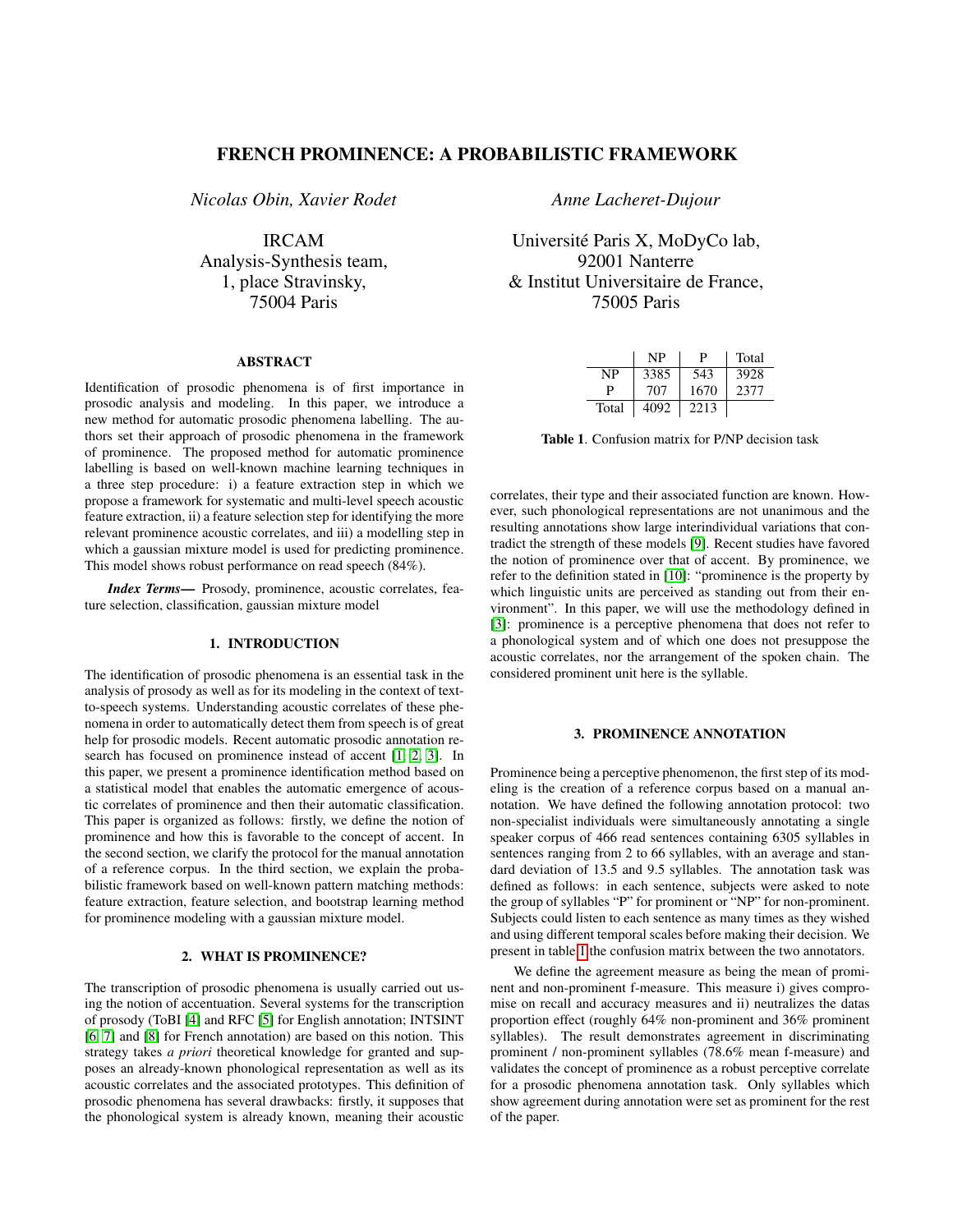### 4. ACOUSTIC CORRELATES OF PROMINENCE

Recent research shows that prosodic phenomena result from the interactions of acoustic cues that are more complex than pitch and duration. Local speech rate [\[11\]](#page-3-10), loudness [\[2\]](#page-3-1), and subbands energy [\[12\]](#page-3-11) should be taken into consideration for such phenomena analysis. These studies indicate that prosodic acoustic correlates should not be restricted *a priori*. At the same time, prominence detection methods focusing on the search of new acoustic correlates are still based on arbitrary feature subsets:  $f_0$  and duration [\[3\]](#page-3-2);  $f_0$ , duration and energy  $[1]$ ;  $f_0$ , phone duration, loudness, aperiodicity and spec-tral slope [\[2\]](#page-3-1), and  $f_0$ , duration and subbands energy [\[12\]](#page-3-11). This section introduces a systematic framework for the extraction of features with the goal of determining the acoustic correlates of prominence without *a priori* knowledge.

#### 4.1. Methodology for acoustic features extraction

We propose to define a systematic framework for the description of speech acoustic properties as follows: i) statement of primitive acoustic features, ii) measurement of characteristic values for each feature over a given syllable, and iii) comparison of the considered syllable features according to different surrounding syllables temporal horizon.

## *4.1.1. Primitive acoustic features*

The first step lies in the choice of the speech primitive acoustic features computed from the signal: pitch (fundamental frequency or  $f_0$ ), duration features (syllable duration, nucleus duration, local speech rate [\[11\]](#page-3-10) , intensity (energy and loudness), and spectral features (voiced/unvoiced cutoff frequency, spectral centroid, spectral slope, specific loudness).

#### *4.1.2. Definition of characteristic values*

The second step consists of defining the measurements that enable the description of these features over a given temporal segment - here the syllable. We defined three distinct groups of measurement:

- global characteristics: maximum value, minimum value, mean value, value sumation over unit,
- dynamic characteristics which give rough information on feature movement in the considered temporal segment: range and start to end value difference,
- shape features: first and second polynomial approximation, legendre polynomial approximation, 3rd order splines, *hu moment* and *zernike moment*). The last two features are derived from image shape analysis and have been added for their property of scale invariance, which appears to be convenient for prosodic shape clustering.

#### *4.1.3. Analysis of multi-level features*

As we have said previously, prominence is not only defined by intrinsic properties. It is essentially characterized as a salience in relation to syllables that surround it. Today, the temporal horizon of prominence processing has not been defined in publications. We suggest to heuristically define different temporal horizons for the comparison of acoustic data relevant for prominence detection. We have organized these temporal horizons into a hierarchy from the smallest to the largest. The characteristic values calculated over a given syllable segment are compared to those of: i) adjacent syllables (previous,

following, and mean of both previous and following), ii) accentual group including the current syllable (excluding itself), iii) prosodic group including the current syllable (excluding itself), and iv) a sentence including the current syllable (excluding itself). We define the accentual group as being the segment between two consecutive prominences and the prosodic group as a set of accentual group followed by a silence. The accentual group was only considerd during the feature selection step where prominence annotation were available; it was set equal to the prosodic group when such information were not available. Such multi-level comparisons are illustrated in Figure [1](#page-2-0) for fundamental frequency.

## 4.2. Acoustic correlates of prominence with a feature selection algorithm

Our feature extraction protocol results in the extraction of 1490 features. These features are obviously not all of equal importance according to prominence. We therefore propose to find the subset of features that best explain prominence phenomena. Our strategy for identifying these features from the complete feature set (as defined in the previous section) is based on a feature selection method. The goal of feature selection methods is basically to derive an optimal subset of features from an initial set following a given criterion.

The proposed method is based on *Inertia Ratio Maximization using Feature Space Projection* [\[13\]](#page-3-12). This method is based on iteratively finding the feature that maximizes the *Inertia Ratio* and then projecting the data orthogonally to this feature. Let  $K$  be the total number of classes - here 2, prominent and non-prominent -,  $N_k$  the number of total feature vectors accounting for the training data from class k and N the total number of feature vectors. Let  $X_{i,n_k}$  be the  $n_k$ -th feature vector along dimension i from the class  $k, m_{i,k}$  and  $m_i$ respectively the mean of the vectors of the class  $k$   $(X_{i,n_k})_{1 \leq i \leq N_k}$ and the mean of all training vectors  $(X_{i,n_k})_{1 \leq i \leq N_k, 1 \leq k \leq K}$ .

The Inertia Ratio is defined as the ratio of the Between-classinertia  $B_i$  to the average radius of the scatter of all classes  $R_i$ :

$$
r_i = \frac{B_i}{R_i} = \frac{\sum_{k=1}^{K} \frac{N_k}{N} ||m_{i,k} - m_i||}{\sum_{k=1}^{K} \left(\frac{1}{N_k} \sum_{n_k=1}^{N_k} ||x_{i,n_k} - m_{i,k}||\right)}
$$
(1)

The method is iterative: at each step, the selected feature  $i_{opt}$  is the one which maximizes the Inertia Ratio. Then features are orthogonally projected along the  $i_{opt}$  feature. This projection step ensure non-redundancy in the selected features subset. Before computing feature selection, feature vectors were first normalized according to their standard deviation over the class  $k$ . This treatment normalizes distance measures during the feature selection procedure.

In Table [2,](#page-2-1) we summarize the 10 most relevant prominence acoustic features in order of relevance. The main relevant features of prominence are: duration features (syllable duration, local speech rate and nucleus duration), pitch feature  $(f_0)$ , and spectral features (specific loudness). This result does not validate results for loudness predominance [\[2\]](#page-3-1) in case of french prominence. Secondly, it indicates that prominence perception results from a complex interaction of features: this phenomen involves absolute features as well as relative features over different temporal horizons (previous syllable, next syllable, accentual group), as well as shape features. It can be somewhat surprising that shape features do not appear there, when  $f_0$  shape is expected to be a relevant feature for prominence identification. This could be explained for two reasons: i)  $f_0$  shape is not relevant for prominence identification, ii) the shape representations chosen here are not able to catch what distinguish prominent from prominent  $f_0$  shape. This remains to be investigated.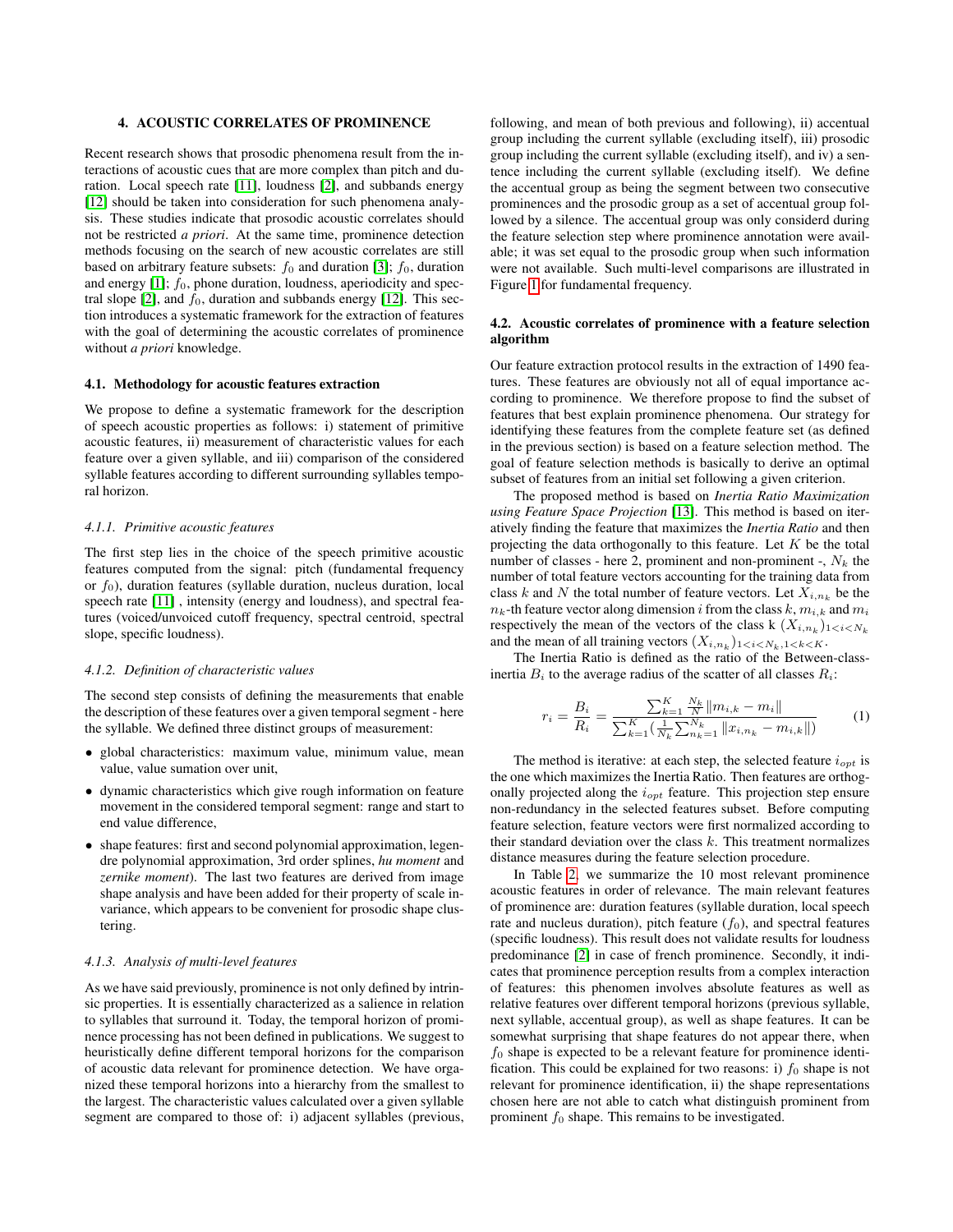

<span id="page-2-0"></span>Fig. 1. Comparison of fundamental frequency local maxima over several temporal horizons: the local maxima over syllable is compared with local maxima over adjacent syllables and parent prosodic group.

(S: Syllable segment, GA: Accentual Group and GP: Prosodic Group.)

| Feature name                                     | $r_i$ |
|--------------------------------------------------|-------|
| duration                                         | 37.46 |
| $f_0$ mean / around $f_0$ mean                   | 5.81  |
| nucleus duration                                 | 4.65  |
| spec loud 1 mean / next spec loud 1 mean         | 1.68  |
| spec loud 18 mean / prev spec loud 18 mean       | 1.36  |
| $\frac{1}{\pi}$ lsr min / ag $\frac{1}{\pi}$ min | 1.32  |
| lsr curve                                        | 0.90  |
| Isr mean / around syl Isr mean                   | 0.59  |
| energy mean                                      | 0.51  |
| lsr slope                                        | 0.40  |

<span id="page-2-1"></span>Table 2. Selectionned features according to IRMFSP with respective inertia ratio. For clarity, spec loud = specific loudness with respective band, lsr = local speech rate. When not mentionned the temporal horizon is the syllable; ag is the accentual group

### 5. PROMINENCE MODEL

Once the most relevant acoustic correlates on the reference corpus have been determined, we need to model the prominent and nonprominent classes for class prediction. We chose the well-known *Gaussian mixture model* (GMM) for data modeling.

#### 5.1. Gaussian mixture model

For each prominent and non-prominent class, the distribution of the P-dimensional feature vectors is modeled by a Gaussian mixture density. Then for a given feature vector  $x$ , the mixture density for class  $k$  is defined as:

$$
P(x|k) = \sum_{i=1}^{M} \omega_k^i b_k^i(x)
$$
 (2)

where the weighting factors  $\omega_k^i$ where the weighting factors  $\omega_k^i$  are positive scalars satisfying  $\sum_{i=1}^M \omega_k^i = 1$ . The density is then a weighted linear combination of M gaussian densities  $b_k^i$  with mean vector  $\mu_k^i$  and covariance matrix  $\Sigma_i^k$ . The model parameters  $\theta_k = {\mu_k^i; \Sigma_k^i; \omega_k^i}_{i=1,...,M}$  are estimated with the *Expectation-Maximization* (EM) algorithm [\[14\]](#page-3-13). Classification is then made using the *Maximum a posteriori Probability* (MAP) decision rule. Models were trained with the first 100 features issued from the preceding feature selection step (section 4).

### 5.2. Learning procedure

Our proposed learning method is a two-step method: in a first supervised step, model parameters  $\theta_{k,0}$  are estimated on a reference corpus for the prominent and non-prominent classes. These parameters are used as initialization in an iterative unsupervised prediction/learning procedure. Given an iteration i of the method, a class label sequence is first estimated according to the MAP decision with the previous models  $\theta_{i-1} = {\theta_{j,i-1}}_{j=1,\ldots,K}$ . Then, model parameters are reestimated for each class  $k$  according to the predicted class label sequence with initialisation model  $\theta_{k,i-1}$  and prior probability equal to posterior probability of the  $\theta_{k,i-1}$  model. This reestimation of the model parameters gives the model  $\theta_i$ . Iteration is computed until model convergence.

For this procedure we have built three corpora for model initialization, learning, and validation steps. Firstly, the reference corpus has been equally split into an initialization corpus and a validation corpus.Secondly, a non-annotated corpus was used for the unsupervised model learning step. This last corpus contains 69688 syllables distributed into 3615 sentences from 2 to 74 syllables with a mean and standard deviation respectively of 19 and 9 syllables.

We define the performance measure as the mean of prominence and non-prominence fmeasure - this for the same reasons that stated in Section [3.](#page-0-1)

Initialization and validation corpora have both been used for performance measures: the perfomance on initialization corpus indicates the learning ability of our model, whereas performance on the validation corpus indicates generalization ability. The performance measure is computed at each step of the learning procedure. Different mixture componants have been tested on the same procedure from 2 to 16 components; as well as different learning corpus sizes equally spaced from 20% to 100% of the whole corpus. Finally, initialization and validation corpora were inverted in a cross-validation procedure.